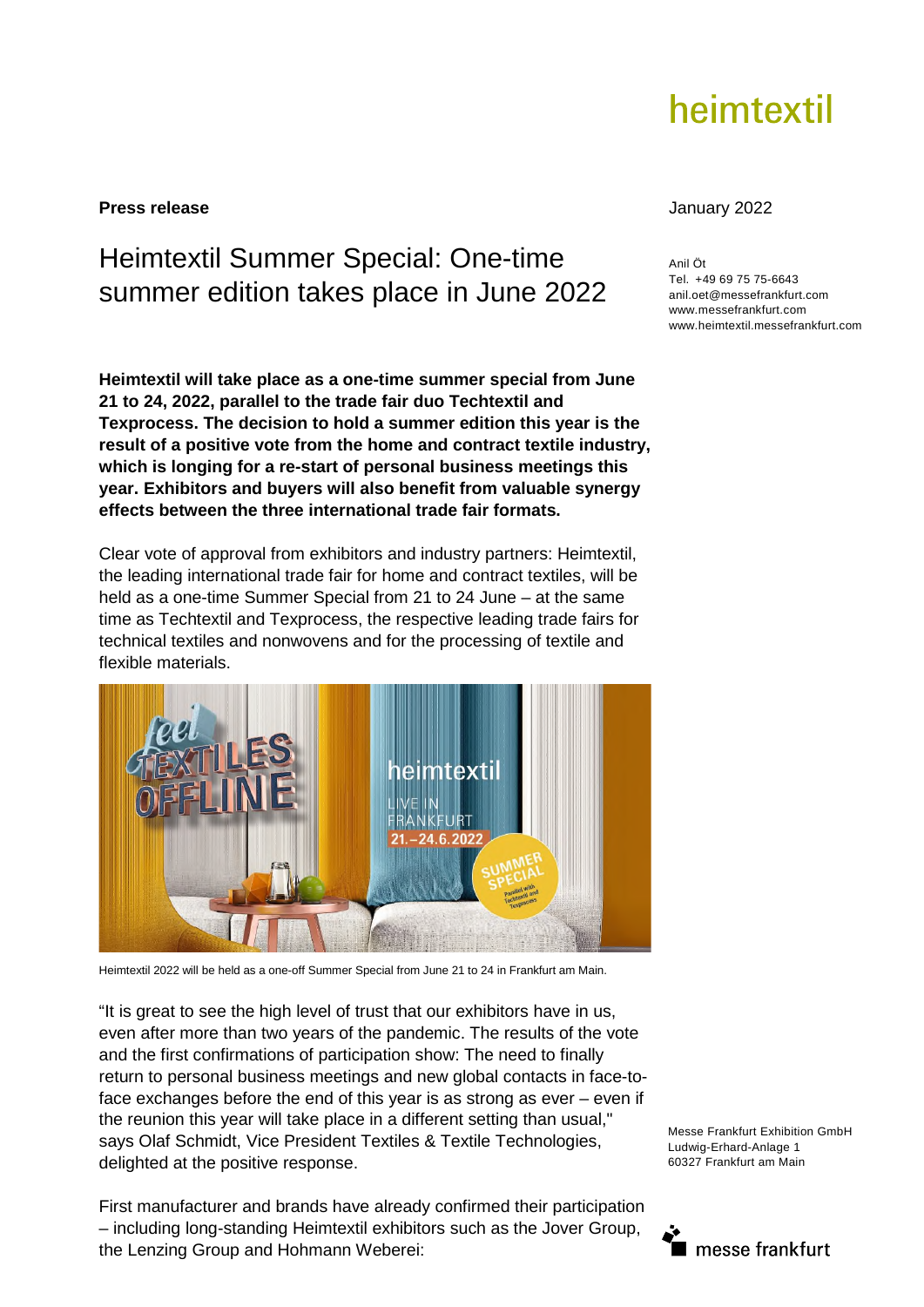"From our point of view, it is a good decision to reschedule Heimtextil to summer this year. We need a platform to present our new products to the market. The industry needs to see each other again, a personal relationship is important. We hope that the situation this summer will allow exhibitors and visitors to travel freely and that the fair will mark the beginning of a return to normality," says Francisco Jover Pastor, CEO of Jover Group.

"It means a lot to us that Heimtextil 2022 will be held as part of the Summer Special. In June, we will finally be able to connect personally with the global trade again at a central location and show live what is possible with Tencel lyocell and modal fibers for the interior sector. Especially for home textiles, it is very important to see and touch the products. We are looking forward to many new contacts and to seeing long-time customers and companions again at Heimtextil 2022 this summer," said Ebru Bayramoğlu, Head of Global Business Development at the Lenzing Group.

"We are positive about the summer date and will participate with the same booth planning for June that was planned for the January event," announces Martin Buchta, CEO of Hohmann Weberei.

#### **Synergy effects through parallelism with Techtextil/Texprocess**

Thanks to the parallelism of the three trade fairs, national and international buyers will be able for the first time to experience global trends and innovations along large parts of the textile value chain bundled in one place - starting with fibers and yarns, through functional textiles, textile technologies and production and finishing processes, to the end product for textile interiors and recycling. "The close proximity to Techtextil and Texprocess provides Heimtextil buyers with exciting new perspectives on innovative functionalities of technical textiles or also nonwovens as well as processing technologies for the home textiles industry. Through these synergies, we create additional incentives to attract national and international buyers for the re-launch of Heimtextil in summer," explains Schmidt.

The simultaneous presence of retailers, interior designers, textile engineers, architects, material experts from research and development, as well as machine and technology specialists, will also give exhibitors at all three trade fairs the unique opportunity to establish business contacts in completely new constellations through cross-networking.

#### **Techtextil / Texprocess**

Techtextil covers the entire spectrum of technical textiles, functional apparel textiles and textile technologies. The leading international trade fair provides an overview of the latest applications of high-tech textiles to make products lighter, more functional and more sustainable. In parallel, international exhibitors at Texprocess present the latest machinery, equipment, processes and services for garment manufacturing and textile and flexible materials. The leading international trade fair shows how technical textiles, apparel fabrics and flexible materials can be processed even more efficiently and sustainably. As hybrid events, both trade fairs will be supplemented by additional digital offers for exhibitors

Heimtextil International Trade Fair for Home and Contract Textiles Frankfurt am Main, from 21 to 24. June 2022